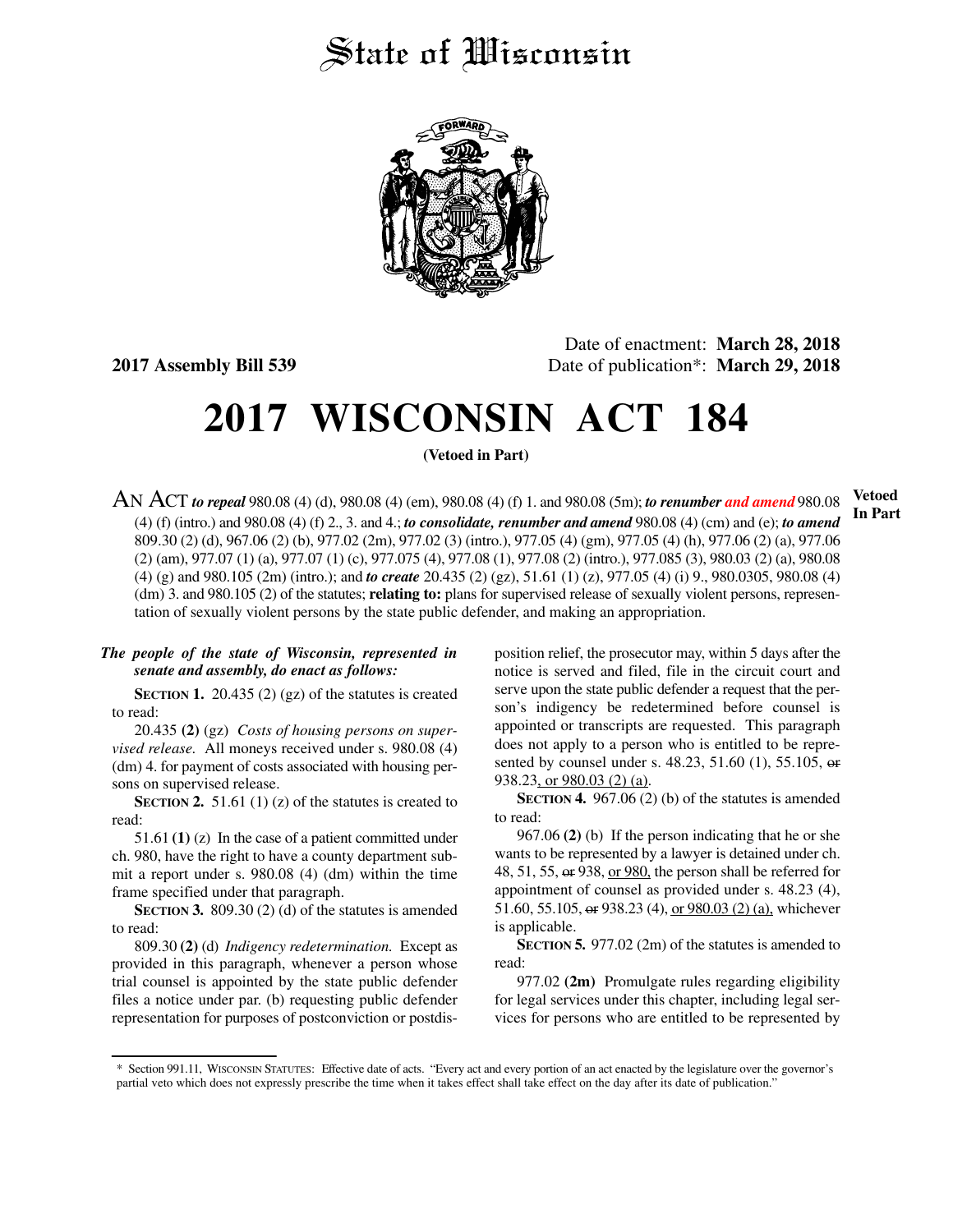counsel without a determination of indigency, as provided in s. 48.23 (4), 51.60, 55.105, or 938.23 (4), or 980.03 (2) (a).

**SECTION 6.** 977.02 (3) (intro.) of the statutes is amended to read:

977.02 **(3)** (intro.) Promulgate rules regarding the determination of indigency of persons entitled to be represented by counsel, other than persons who are entitled to be represented by counsel under s. 48.23, 51.60, 55.105, or 938.23, or 980.03 (2) (a) including the time period in which the determination must be made and the criteria to be used to determine indigency and partial indigency. The rules shall specify that, in determining indigency, the representative of the state public defender shall do all of the following:

**SECTION 7.** 977.05 (4) (gm) of the statutes is amended to read:

977.05 **(4)** (gm) In accordance with the standards under pars. (h) and (i), accept referrals from judges and courts for the provision of legal services without a determination of indigency of persons who are entitled to be represented by counsel under s. 48.23, 51.60, 55.105, or 938.23, or 980.03 (2) (a), appoint counsel in accordance with contracts and policies of the board, and inform the referring judge or court of the name and address of the specific attorney who has been assigned to the case.

**SECTION 8.** 977.05 (4) (h) of the statutes is amended to read:

977.05 **(4)** (h) Accept requests for legal services from persons who are entitled to be represented by counsel under s. 48.23, 51.60, 55.105, or 938.23, or 980.03 (2) (a) and from indigent persons who are entitled to be represented by counsel under s. 967.06 or who are otherwise so entitled under the constitution or laws of the United States or this state and provide such persons with legal services when, in the discretion of the state public defender, such provision of legal services is appropriate.

**SECTION 9.** 977.05 (4) (i) 9. of the statutes is created to read:

977.05 **(4)** (i) 9. Cases involving persons who are subject to petitions under ch. 980.

**SECTION 10.** 977.06 (2) (a) of the statutes is amended to read:

977.06 **(2)** (a) A person seeking to have counsel assigned for him or her under s. 977.08, other than a person who is entitled to be represented by counsel under s. 48.23, 51.60, 55.105, or 938.23, or 980.03 (2) (a), shall sign a statement declaring that he or she has not disposed of any assets for the purpose of qualifying for that assignment of counsel. If the representative or authority making the indigency determination finds that any asset was disposed of for less than its fair market value for the purpose of obtaining that assignment of counsel, the asset shall be counted under rules promulgated under s. 977.02 (3) at its fair market value at the time it was disposed of, minus the amount of compensation received for the asset.

**SECTION 11.** 977.06 (2) (am) of the statutes is amended to read:

977.06 **(2)** (am) A person seeking to have counsel assigned for him or her under s. 977.08, other than a person who is entitled to be represented by counsel under s. 48.23, 51.60, 55.105, or 938.23, or 980.03 (2) (a), shall sign a statement declaring that the information that he or she has given to determine eligibility for assignment of counsel he or she believes to be true and that he or she is informed that he or she is subject to the penalty under par. (b).

**SECTION 12.** 977.07 (1) (a) of the statutes is amended to read:

977.07 **(1)** (a) Determination of indigency for persons entitled to counsel shall be made as soon as possible and shall be in accordance with the rules promulgated by the board under s. 977.02 (3) and the system established under s. 977.06. No determination of indigency is required for a person who is entitled to be represented by counsel under s. 48.23, 51.60, 55.105, or 938.23, or 980.03 (2) (a).

**SECTION 13.** 977.07 (1) (c) of the statutes is amended to read:

977.07 **(1)** (c) For all referrals made under ss. 809.107, 809.30, 974.06 (3) (b) and 974.07 (11), except a referral of a person who is entitled to be represented by counsel under s. 48.23, 51.60, 55.105, or 938.23, or 980.03 (2) (a), a representative of the state public defender shall determine indigency. For referrals made under ss. 809.107, 809.30 and 974.06 (3) (b), except a referral of a person who is entitled to be represented by counsel under s. 48.23, 51.60, 55.105, or 938.23, or 980.03 (2) (a), the representative of the state public defender may, unless a request for redetermination has been filed under s. 809.30 (2) (d) or the person's request for representation states that his or her financial circumstances have materially improved, rely upon a determination of indigency made for purposes of trial representation under this section.

**SECTION 14.** 977.075 (4) of the statutes is amended to read:

977.075 **(4)** The board shall establish by rule a fee schedule that sets the maximum amount that a parent subject to s. 48.275 (2) (b) or 938.275 (2) (b) shall pay as reimbursement for legal services and sets the maximum amount that a person subject to s. 51.605 or, 55.107, or 980.0305 shall pay as reimbursement for legal services. The maximum amounts under this subsection shall be based on the average cost, as determined by the board, for each applicable type of case.

**SECTION 15.** 977.08 (1) of the statutes is amended to read:

977.08 **(1)** If the representative or the authority for indigency determinations specified under s. 977.07 (1) refers a case to or within the office of the state public defender or if a case is referred under s. 48.23 (4), 51.60,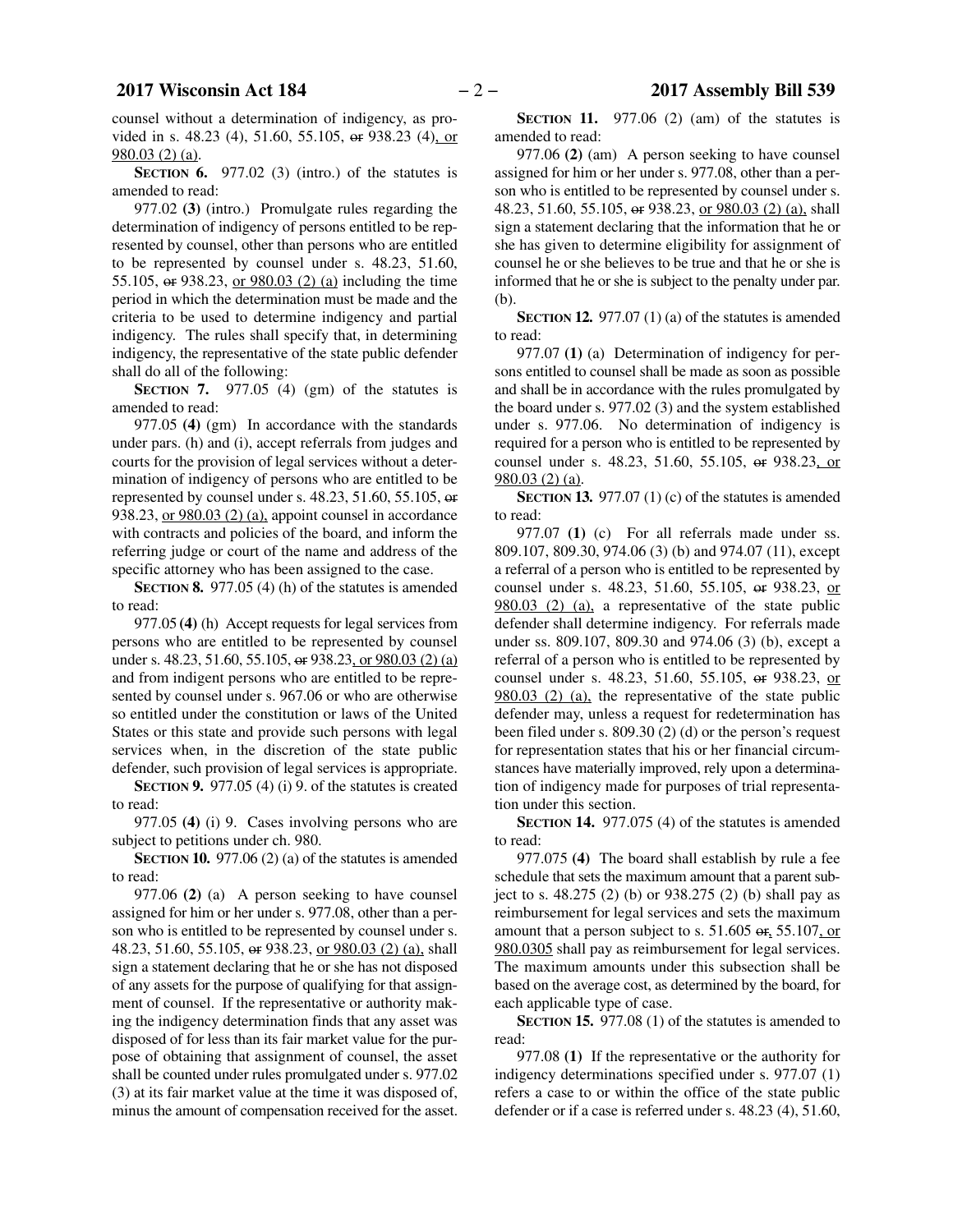55.105, or 938.23 (4), or 980.03 (2) (a), the state public defender shall assign counsel according to subs. (3) and (4). If a defendant makes a request for change of attorney assignment, the change of attorney must be approved by the circuit court.

**SECTION 16.** 977.08 (2) (intro.) of the statutes is amended to read:

977.08 **(2)** (intro.) All attorneys in a county shall be notified in writing by the state public defender that a set of lists is being prepared of attorneys willing to represent persons referred under s. 48.23 (4), 51.60, 55.105, or 938.23 (4), or 980.03 (2) (a) and indigent clients in the following:

**SECTION 17.** 977.085 (3) of the statutes is amended to read:

977.085 **(3)** The board shall provide quarterly reports to the joint committee on finance on the status of reimbursement for or recoupment of payments under ss. 48.275, 51.605, 55.107, 757.66, 938.275, 977.06, 977.075 and, 977.076, and 980.0305, including the amount of revenue generated by reimbursement and recoupment. The quarterly reports shall include any alternative means suggested by the board to improve reimbursement and recoupment procedures and to increase the amount of revenue generated. The department of justice, district attorneys, circuit courts and applicable county agencies shall cooperate by providing any necessary information to the state public defender.

**SECTION 18.** 980.03 (2) (a) of the statutes is amended to read:

980.03 **(2)** (a) Counsel. If In any situation under this chapter in which the person claims or appears to be indigent has a right to be represented by counsel, the court shall refer the person to the authority for indigency determinations under s. 977.07 (1) and, if applicable, the appointment of as soon as practicable to the state public defender, who shall appoint counsel for the person under s. 977.08 without a determination of indigency.

**SECTION 19.** 980.0305 of the statutes is created to read:

**980.0305 Reimbursement for counsel provided by the state. (1)** INQUIRY. At or after the conclusion of a proceeding under this chapter in which the state public defender has provided counsel for a person, the court may inquire as to the person's ability to reimburse the state for the costs of representation. If the court determines that the person is able to make reimbursement for all or part of the costs of representation, the court may order the person to reimburse the state an amount not to exceed the maximum amount established by the public defender board under s. 977.075 (4). Upon the court's request, the state public defender shall conduct a determination of indigency under s. 977.07 and report the results of the determination to the court.

**(2)** PAYMENT. Reimbursement ordered under this section shall be made to the clerk of courts of the county

where the proceedings took place. The clerk of courts shall transmit payments under this section to the county treasurer, who shall deposit 25 percent of the payment amount in the county treasury and transmit the remainder to the secretary of administration. Payments transmitted to the secretary of administration shall be deposited in the general fund and credited to the appropriation account under s. 20.550 (1) (L).

**(3)** REPORT. By January 31st of each year, the clerk of courts for each county shall report to the state public defender the total amount of reimbursements ordered under sub. (1) in the previous calendar year and the total amount of reimbursements paid to the clerk under sub. (2) in the previous year.

**SECTION 20.** 980.08 (4) (cm) and (e) of the statutes are consolidated, renumbered 980.08 (4) (dm) 1. (intro.) and amended to read:

980.08 **(4)** (dm) 1. (intro.) If the court finds that all of the criteria in par. (cg) are met, the court shall select a county to prepare a report under par. (e). Unless the court has good cause to select another county, the court shall select order the county of the person's county of residence, as determined by the department of health services under s. 980.105. An actual or alleged lack of available housing for the person within a county because of an ordinance or resolution in effect or proposed by the county or by a city, town, or village within the county may not constitute good cause to select another county under this paragraph. The court may not select a county where there is a facility in which persons committed to institutional care under this chapter are placed unless that county is also that person's county of residence. (e) The court shall order the county department under s. 51.42 in the county of intended placement to prepare a report, either independently or with the department of health services, identifying prospective residential options for community placement. In identifying prospective residential options, the county department shall consider the proximity of any potential placement to the residence of other persons on supervised release and to the residence of persons who are in the custody of the department of corrections and regarding whom a sex offender notification bulletin has been issued to law enforcement agencies under s. 301.46 (2m) (a) or (am). The, to prepare a report. The county shall create a temporary committee to prepare the report for the county. The committee shall consist of the county department under s. 51.42, a representative of the department of health services, a local probation or parole officer, the county corporation counsel or his or her designee, and a representative of the county that is responsible for land use planning or the department of the county that is responsible for land information. In the report, the county shall identify an appropriate residential option in that county while the person is on supervised release. In counties with a population of 750,000 or more, the committee shall select a residence in the person's city, village,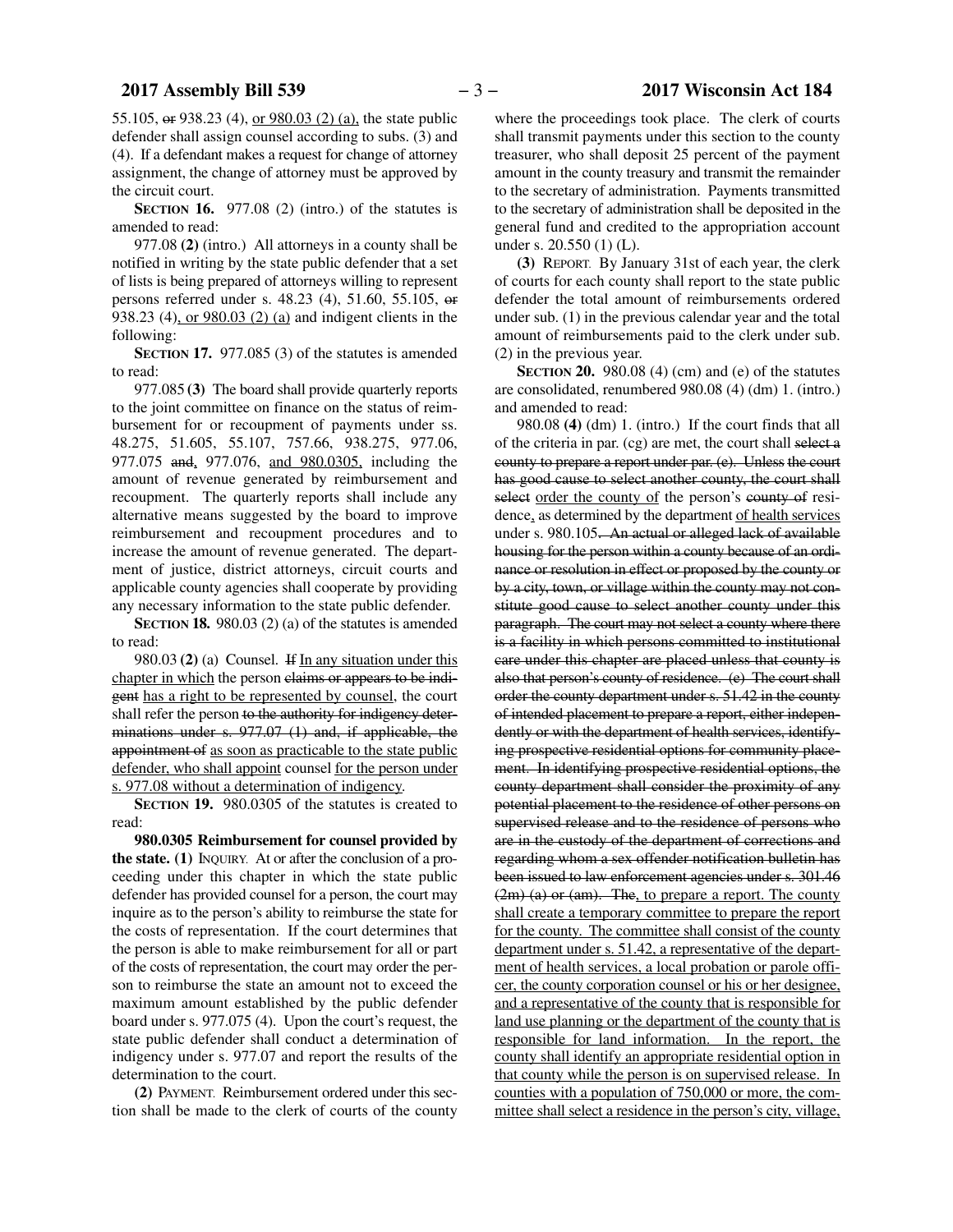or town of residence, as determined by the department of health services under s. 980.105 (2m). The report shall demonstrate that the county has contacted the landlord for that residential option and that the landlord has committed to enter into a lease. The county shall consider the

**Vetoed In Part**

following factors when identifying an appropriate residential option:

2. When preparing the report, the county department shall consult with a local law enforcement agency having jurisdiction over the residential option. The law enforcement agency may submit a written report that provides information relating to the residential option, and, if the law enforcement agency submits a report, the county department shall include the agency's report when the county department submits its report to the department of health services.

4. The county shall submit its report to the department of health services within  $60$  120 days following the court order. A county that does not submit its report within 120 days violates the person's rights under s. 51.61, and each day that the county does not submit the report after the 120 days have expired constitutes a separate violation under s. 51.61. Notwithstanding s. 51.61 (7), any damages beyond costs and reasonable actual attorney fees recovered by the person for a violation shall be deposited into the appropriation account under s. 20.435 (2) (gz).

**SECTION 21.** 980.08 (4) (d) of the statutes is repealed. **SECTION 22.** 980.08 (4) (dm) 3. of the statutes is created to read:

980.08 **(4)** (dm) 3. To assist the county in identifying appropriate residential options for the report, within 30 days after the court orders the county to prepare the report, the department of health services shall determine the identity and location of known and registered victims of the person's acts by searching its victim database and consulting with the office of victim services in the department of corrections, the department of justice, and the county coordinator of victims and witnesses services in the county of intended placement, the county where the person was convicted, and the county of commitment. The county may consult with the department of health services on other matters while preparing the report and the department of health services shall respond within 10 days.

**SECTION 23.** 980.08 (4) (em) of the statutes is repealed.

**SECTION 24.** 980.08 (4) (f) (intro.) of the statutes is renumbered 980.08 (4) (f) and amended to read:

980.08 **(4)** (f) The court shall direct the department to use any submissions under par. (d), the report submitted under par. (e), any report submitted under par. (em), and other residential options identified by the department (dm) to prepare a supervised release plan for the person. The department shall search its victim database, and consult with the office of victim services in the department

of corrections, the department of justice, and the county coordinator of victims and witnesses services in the county of intended placement, the county where the person was convicted, and the county of commitment to determine the identity and location of known and registered victims of the person's acts. The department shall prepare a supervised release plan that identifies the proposed residence residential option the county identified in its report. The plan shall also address the person's need, if any, for supervision, counseling, medication, community support services, residential services, vocational services, and alcohol or other drug abuse treatment. The supervised release plan shall be submitted to the court within  $90$  30 days of the finding under par. (eg) after the county submitted its report under par. (dm). The court may grant extensions one extension of up to 30 days of this time period for good cause. The plan shall do all of the following:

**SECTION 25.** 980.08 (4) (f) 1. of the statutes is repealed.

**SECTION 26.** 980.08 (4) (f) 2., 3. and 4. of the statutes are renumbered 980.08 (4) (dm) 1. a., b. and c. and **Vetoed** amended to read:

980.08 **(4)** (dm) 1. a. Ensure that The distance between the person's placement is into a residence that is **In Part**not less than 1,500 feet from and any school premises, child care facility, public park, place of worship, or youth center. A person is not in violation of a condition or rule of supervised release under sub. (7) (a) if any school premises, child care facility, public park, place of worship, or youth center is established within 1,500 feet from near the person's residence after he or she is placed in the residence under this section.

b. If the person committed a sexually violent offense against an adult at risk, as defined in s. 55.01 (1e), or an elder adult at risk, as defined in s. 46.90 (1) (br), ensure that the distance between the person's placement is into a residence that is not less than 1,500 feet from and a nursing home or an assisted living facility. A person is not in violation of a condition or rule of supervised release under sub. (7) (a) if a nursing home or an assisted living facility is established within 1,500 feet from near the person's residence after he or she is placed in the residence under this section.

c. If the person is a serious child sex offender, ensure that the distance between the person's placement is into a residence that is not on a property adjacent to and a property where a child's primary residence exists. For the purpose of this subdivision, adjacent properties are properties that share a property line without regard to a public or private road if the living quarters on each property are not more than 1,500 feet apart. A person is not in violation of a condition or rule of supervised release under sub. (7) (a) if a child establishes primary residence in a property adjacent to near the person's residence after the person is placed in the residence under this section.

**In Part Vetoed**